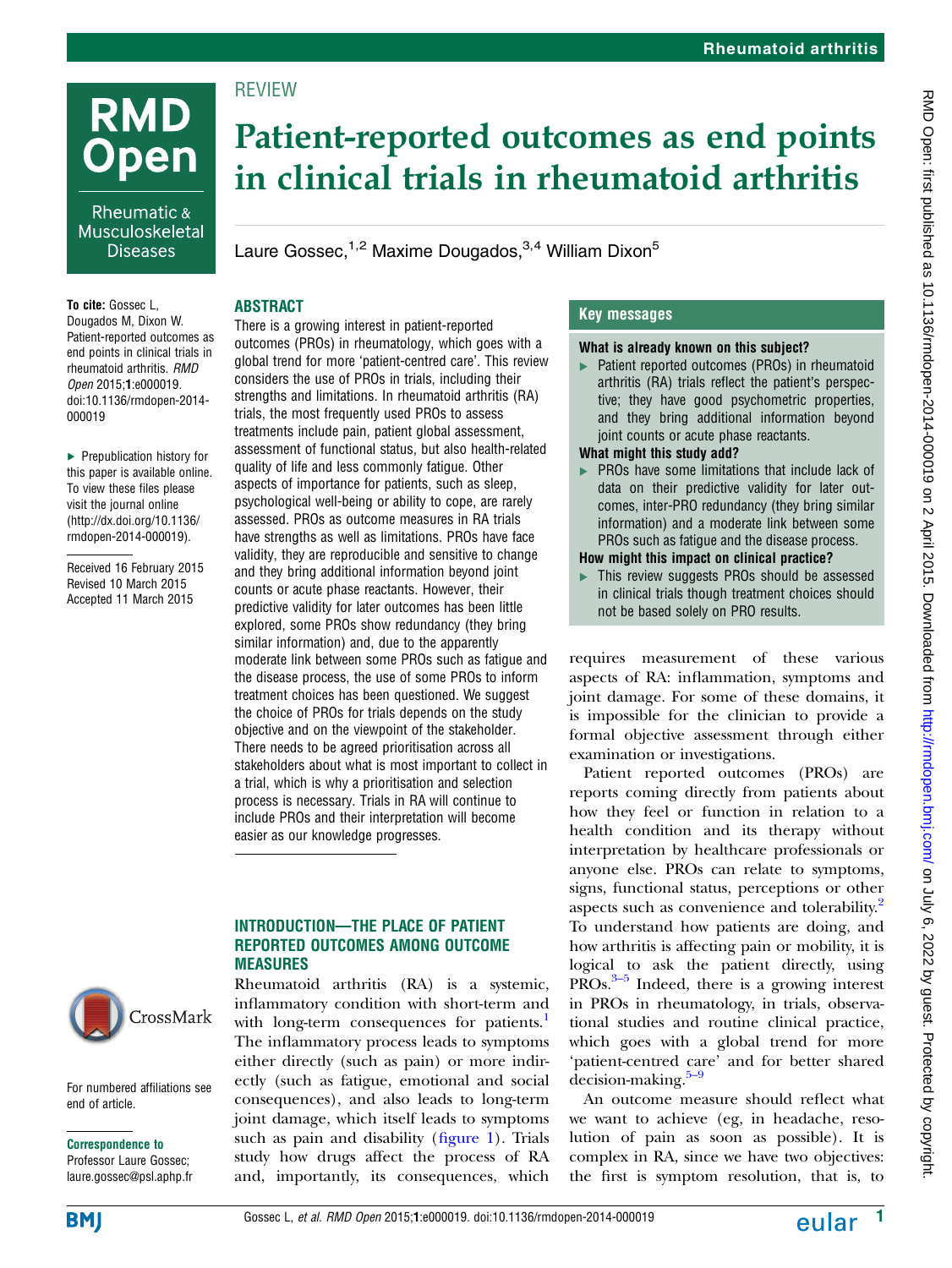measures.

<span id="page-1-0"></span>Figure 1 The pathway in rheumatoid arthritis and examples of some frequent outcome



improve the current symptomatic condition as soon as possible; the second objective ('the preventative approach') aims to prevent subsequent structural deterioration. PROs are clearly valuable in assessing symptoms, but their role in assessing inflammation and/or damage is less clear.

In this article, we will review which PROs are used and how PROs are chosen for trials, then discuss the strengths and limitations of PROs.

# WHICH PROS IN RA TRIALS?

There are many PROs available for RA trials: some are generic and others have been developed specifically for RA.<sup>10–12</sup> Collectively, they provide a wide spectrum of PROs that covers many of the possible outcomes in a trial, including direct (eg, pain) and indirect (eg, sleep disturbance) outcomes. However, a balance must be reached in trials to take into account, on the one hand, what should ideally be collected and, on the other hand, what is feasible to collect in terms of patient burden. Clinical trialists make different decisions about which PROs to include in their studies. To illustrate, a review of 109 articles published on RA in 2008 included 50 randomised controlled trials;<sup>[13](#page-5-0)</sup> of these trials, 90%

reported functional disability, 74% patient global assessment and 70% pain; other domains of health were less frequently reported: generic quality of life in 22%, coping in 10%, fatigue in 4% and sleep disturbance in  $2\%$  (table 1).<sup>[13](#page-5-0)</sup>

#### HOW ARE PROS CHOSEN? DIFFERENT VIEWPOINTS MAY MODIFY THE CHOICE

Trials need to meet the needs of a range of stakeholders. For each stakeholder, the interest may be in a different part, or parts, of the pathway of RA (ie, inflammation, symptoms or damage, figure 1). The balance in the use of PROs is thus dependent on what one is studying.

# Choosing PROs based on physician consensus

Twenty years ago, experts from the American College of Rheumatology (ACR), the European League Against Rheumatism (EULAR) and Outcome Measures in Rheumatology (OMERACT) decided, through consensus, on a C[ore S](#page-5-0)et of variables to be collected in clinical trials of RA.14–<sup>16</sup> On top of joint counts and acute phase reactants, the Core Set initially comprised three PROs: pain, patient global assessment and functional capacity (table 1). More recently, and based in particular on

| Frequently reported PROs in RA versus PROs proposed by different viewpoints<br>Table 1 |                                                                                                   |                                                                                                 |                                                                       |  |
|----------------------------------------------------------------------------------------|---------------------------------------------------------------------------------------------------|-------------------------------------------------------------------------------------------------|-----------------------------------------------------------------------|--|
| Domains of health<br>assessed by PROs                                                  | Frequency of reporting in 50<br>trials according to a systematic<br>literature review $(\%)^{13}$ | <b>PROs in the enlarged Core</b><br>Set of variables to report in<br>RA trials <sup>14-17</sup> | Domains of health most<br>important for patients<br>with $RA^{20-23}$ |  |
| Pain                                                                                   | 70                                                                                                | Yes                                                                                             | Yes                                                                   |  |
| Patient global assessment                                                              | 74                                                                                                | Yes                                                                                             | $\star$                                                               |  |
| <b>Functional capacity</b>                                                             | 90                                                                                                | Yes                                                                                             | Yes                                                                   |  |
| Fatigue                                                                                | 4                                                                                                 | Yes                                                                                             | Yes                                                                   |  |
| Health-related quality of life                                                         | 22                                                                                                |                                                                                                 |                                                                       |  |
| Psychological distress                                                                 | $\overline{4}$                                                                                    |                                                                                                 | Yes                                                                   |  |
| Ability to cope                                                                        | 10                                                                                                |                                                                                                 | Yes                                                                   |  |
| Well-being                                                                             | 0                                                                                                 |                                                                                                 | Yes                                                                   |  |
| Sleep                                                                                  | 2                                                                                                 |                                                                                                 | <b>Yes</b>                                                            |  |
| Work and social life                                                                   | Productivity loss 2                                                                               |                                                                                                 | <b>Yes</b>                                                            |  |

\*Patient global assessment is not identified as a concept that is important for patients with RA, in qualitative studies. PROs, patient-reported outcomes; RA, rheumatoid arthritis.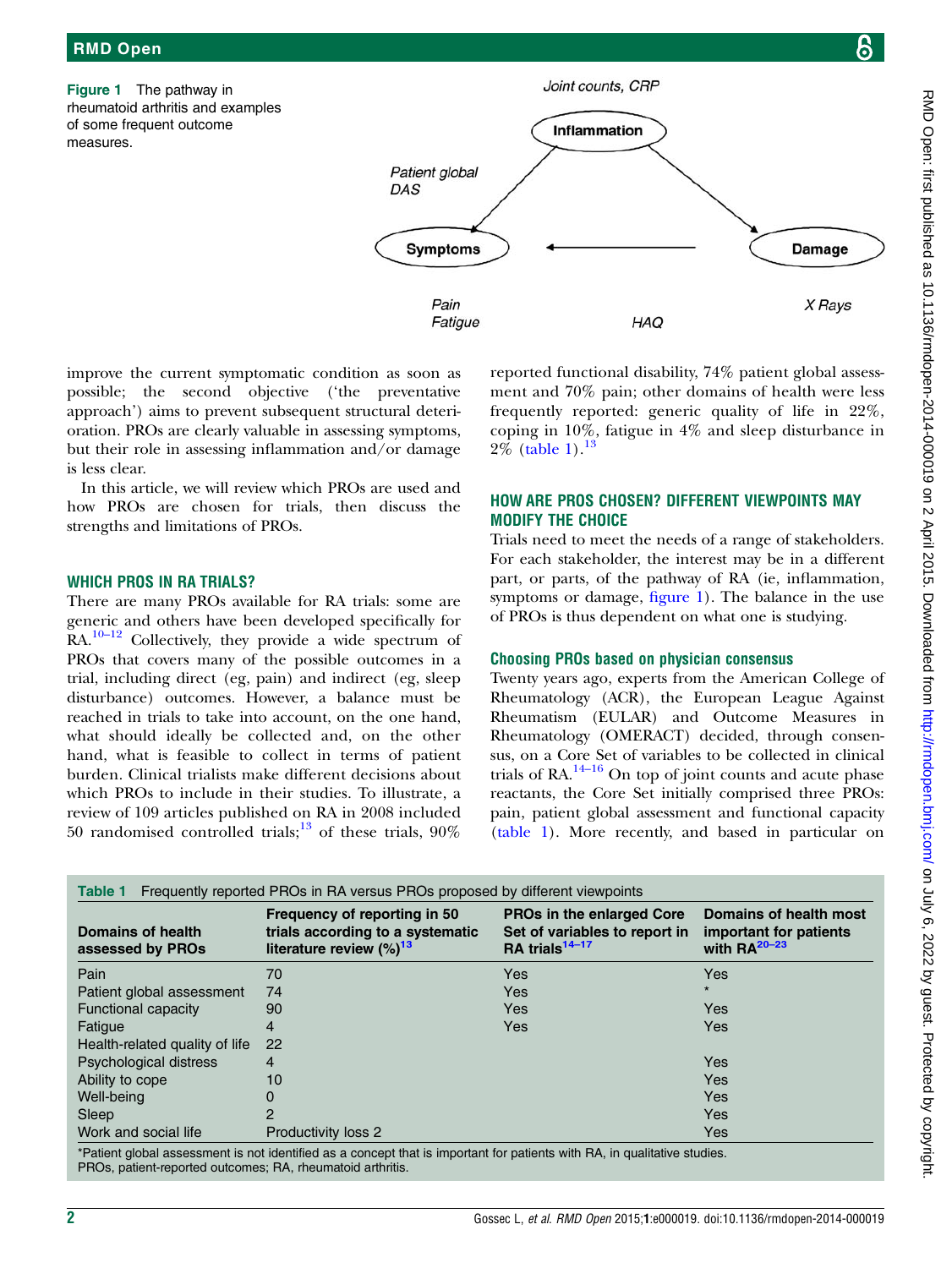input from patient research partners, fatigue was added by OMERACT consensus to the Core Set.<sup>[17](#page-5-0)</sup> The same domains have been confirmed as important to report by an ACR/EULAR consensus.<sup>[18](#page-5-0)</sup> The Core Set consensus on the domains to report in RA, has been well implemented.<sup>13</sup> <sup>19</sup>

#### Choosing PROs based on their importance for patients with RA

In RA, there is now a wealth of qualitative studies allowing us to better understand the impact of the disease on patients' lives. Several publications issued from patient group discussions or patient focus groups indicate that some domains or areas of health that are important for patients are little recognised in RA, both in trials and in clinical practice. $20-22$  These domains include, on top of pain and function: fatigue, well-being, sleep, psychological distress, ability to cope and the final consequences of the disease impact, including ability to work and to have a family and social life  $\frac{6}{\text{table}}$  1).<sup>20–23</sup> Note that these are weighted towards short-term symptoms. When they are longer term outcomes, the outcome measures are the consequences of damage rather than radiographic changes.

When choosing PROs to assess in trials, patients with RA may want more domains than just those of the Core Set, because they would want to assess the efficacy of the drug on all the domains they are considering important for them, such as fatigue or sleep disturbances [\(table 1](#page-1-0)). $20-23$ One solution would be to include further PROs, but this adds further burden to the participants and risks loss to follow-up. Thus we have a situation of balance: ideal domains for clinicians versus ideal domains for patients versus feasibility.

#### Choosing PROs for trials: the pharmaceutical industry's perspective

For pharmaceutical industry-funded trials, the outcome measures are quite logically based first on a regulatory perspective, that is, on the need to obtain an authorisation and labelling claims. In RA, for disease modifying drugs and in particular for biologics, authorisations include demonstration of symptomatic effects (measured by PROs) as well as demonstration of a 'preventative approach'.<sup>[9](#page-5-0)</sup> For this preventative approach, the main outcome is the short-term (eg, 6 months to 1 year) change in the scoring of structural damage on X-rays; for this objective, PROs are not usually used.

To obtain reimbursement, a new drug need to demonstrate cost-efficacy, for example, through Health Technology assessments (for the UK). $2425$  Then the drug needs to be marketed to the populations that will prescribe or take the drug. The pharmaceutical industry may thus sometimes add PROs not critical for licensing in their trials if they add benefit for later marketing and communication, in particular towards patients.<sup>[25](#page-5-0)</sup>

Licensing requires regulators to approve a benefits/ harm balance, but the benefit metric is often unclear. Recently, to advance the field of PROs for trials in

particular in RA, a PRO Consortium has been set up. This 'Critical-Path' or C-Path Consortium consists of representatives from pharmaceutical, biotechnology, device and diagnostic companies, as well as Food and Drug Administration and National Institutes of Health (NIH). The announced objectives are to facilitate the identification, prioritisation and development (if needed) of potential PRO instruments. The next years will allow us to assess potential progress made.

#### Choosing PROs: the society/payors' perspective

The objective from society's viewpoint is to evaluate the cost incurred/saved by a treatment and, usually, payors want to be in a position to evaluate cost-effectiveness using generic tools evaluating quality of life, such as EuroQoL-five dimensions questionnaire, EQ-5D or the Short-form Health Survey, SF-36. Though these are valid questionnaires, patients feel this is not measuring what they want to report about their RA. However, these are accepted cost utility measures, hence there is some tension between what needs to be measured versus what patients want to report.

In summary, PROs can be used to measure a range of different outcomes in clinical trials. These should be viewed as an additional method of collecting information, rather than in competition with physician-derived measures such as joint counts. Clinicians sometimes argue that PROs are useless, subjective and/or lack validity. However, PROs are the only way to assess some of the aspects related to RA, for example, symptoms. Clinician-reported and PROs should be seen as complementary. In selecting outcomes for trials, there needs to be a balance between what to collect, from whom, and the burden of entry. This therefore requires an understanding of the properties of PROs, which will be discussed in the next section.

#### The strong points of PROs

PROs, like other outcome measures, need to be valid that is, need to have good psychometric properties. $26$ This is largely the case as we will see [\(table 2](#page-3-0)).

# PROs incorporate patient perspectives

We have seen above that patients consider the measurement of subjective outcomes such as pain as important. It seems common sense, therefore, that such outcomes should be patient-reported, meeting the criteria of facevalidity (the extent to which a test is subjectively viewed as covering the concept it purports to measure). PROs bring unique information that cannot be collected from a physician and useful information, in particular, on symptoms.

#### PROs have good psychometric properties

PROs have face and construct validity, and are as repro-ducible as joint counts.<sup>[12 26 27](#page-5-0)</sup> They may, however, pose problems of wording—which is not the case for objective, numerical measures, for example, C reactive protein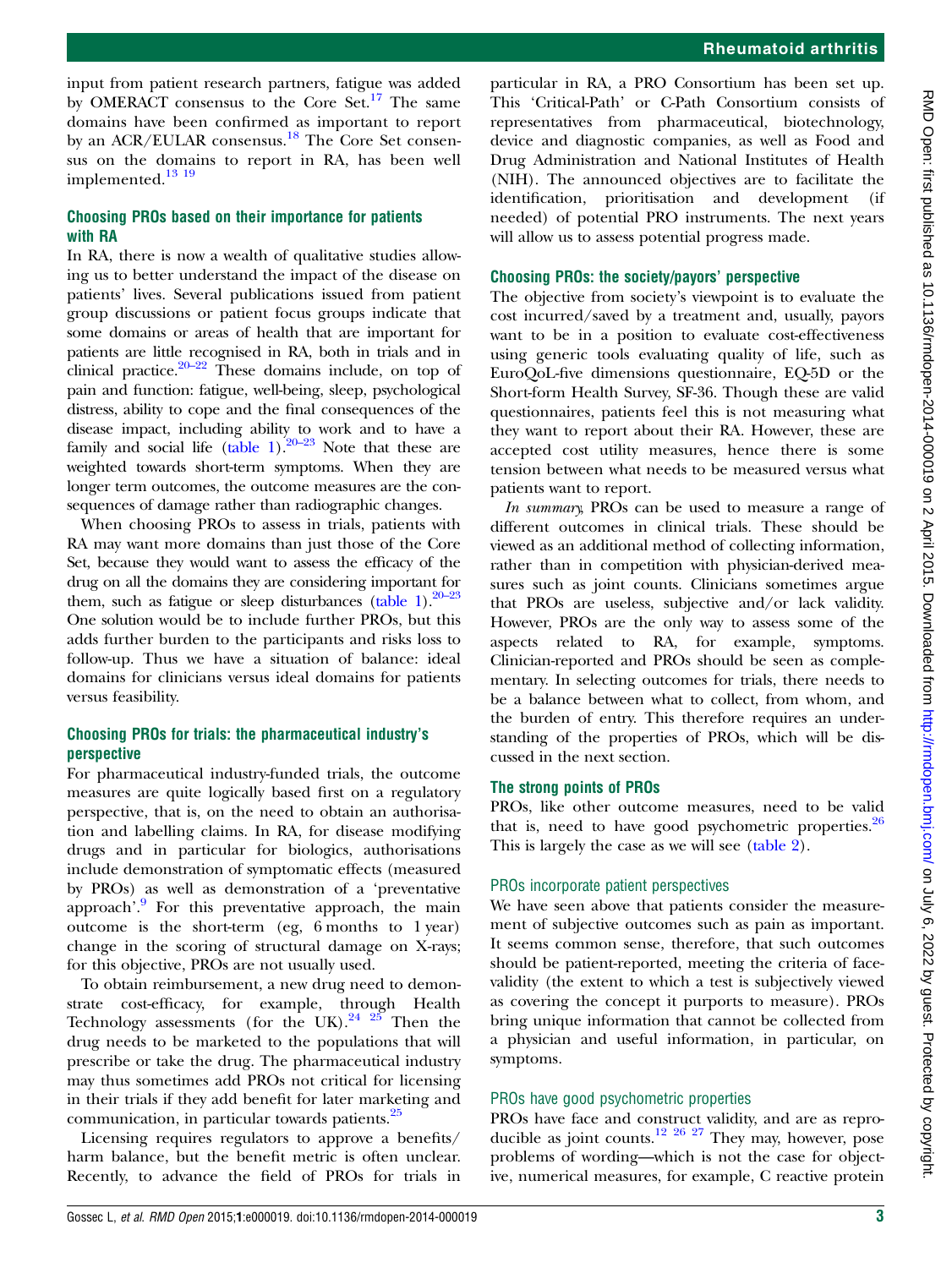<span id="page-3-0"></span>

| Table 2 Some strengths and weaknesses of PROs              |                                                                       |                                                                                                     |  |
|------------------------------------------------------------|-----------------------------------------------------------------------|-----------------------------------------------------------------------------------------------------|--|
| The pathway<br>in RA                                       | The strong points of<br><b>PROs</b>                                   | The weak points<br>of PROs                                                                          |  |
| Inflammation                                               |                                                                       | <b>PROs only</b><br>indirectly reflect<br>inflammation                                              |  |
| Symptoms                                                   | PROs reflect the<br>patient's perspective<br>and symptoms             | Dealing with<br>discordance<br>between the<br>physician and the<br>patient, in<br>treatment choices |  |
|                                                            | Information that is<br>distinct from<br>physician-derived<br>measures | Redundancy of<br>information                                                                        |  |
|                                                            | Good psychometric<br>properties                                       | Development and<br>validation of<br>PROs not always<br>optimal                                      |  |
|                                                            | Sensitivity to change                                                 |                                                                                                     |  |
| Damage                                                     |                                                                       | <b>Predictive validity</b><br>for structural<br>damage is limited<br>or unknown                     |  |
| PROs, patient-reported outcomes; RA, rheumatoid arthritis. |                                                                       |                                                                                                     |  |

(CRP). When assessing single questions such as pain or patient global assessment, the wording of the questions is of great importance. In RA trials, heterogeneity is noted, $13$  in particular when assessing patient global assessment, which can be measured essentially using two different wordings: one related to general health visual analogue scale and the other to the patient's assessment of disease activity[.28 29](#page-5-0) The results can differ, which is particularly important since patient global assessment is the only PRO included in the usual composite measures of disease activity such as the Disease Activity Score.

PROs have high feasibility: they are often at no cost (unless copyrighted), they are non-invasive and not painful, and do no require costly equipment. $30$  However, sometimes it may not be easy to have access to crossculturally validated questionnaires. This is why EULAR developed an Outcome Measures Library where vali-dated translations are freely available.<sup>[12 31](#page-5-0)</sup>

#### PROs are sensitive to change

In RA trials, PROs are as sensitive to change as objective measures of disease. In particular, pain and patient global assessment have been shown to be very sensitive to change. $32$ 

# Criterion validity: comparing the outcome to other outcomes known to be valid

PROs bring information that is distinct from physicianderived measures. This can be shown by studies of discordance between the physician global assessment and

the patient global assessment. In the largest study on discordance in patients with RA, 7028 patients with RA were assessed cross-sectionally.<sup>[28](#page-5-0)</sup> For  $37\%$  of them there was 'important' discordance (ie, a difference between the patient and physician global assessments of at least 2 points of 10). Thus even with the same question, we are getting different responses from the two groups (physicians and patients) in around one-third of patients with RA, indicating the two groups have a different understanding or perspective of the same question.

# Some limitations of PROs

Here, we will discuss some aspects of PROs that we suggest are limitations (table 2). Some of the current limitations of PROs may be related to lack of data or lack of knowledge, and will warrant further research. Such limitations include the inefficiency of collecting overlapping PROs, challenges of validation and understanding the association with long-term outcomes.

#### PROs and inflammation—do PROs help in the decision-making process?

Although PROs bring, as we have seen, different and additional information, clinicians may feel that PROs are not the most useful data for the decision-making process and are superfluous. Treatment decisions for diseasemodifying drugs are mostly driven by inflammation, usually reflected by joint counts and/or CRP. What do PROs add to other knowledge?

In fact, when the patient's assessment and the physician's assessment are in agreement, either for low disease/remission or for high disease activity, treatment decisions based on the PROs would lead to the same decision as decisions derived from the physician assessment. However, discordance between the objective physician's assessment of RA and the patient's assessment of his/her status creates a tension of which measure should guide treatment decisions in clinical practice. In certain situations of discordance, such as high symptoms but absent inflammation, it could be argued that the type of discordance in fact guides treatment decisions. In this example, it might lead to no change of diseasemodifying drug treatments but changes in symptommodifying treatments and/or non-pharmacological measures.

In the context of trials, however, the situation is more complex. How should we assess the efficacy of a hypothetical drug that would effectively block the inflammatory pathways and negate visible inflammation without having any effects on the symptoms?

# PROs and symptoms

# Potential inefficiency of collecting multiple PROs

As we have seen, PROs are key to assessing symptoms. However, when assessing multiple PROs (eg, pain, fatigue and patient global assessment) there can be replication across different measurement instruments. Since, correlations between different PROs are around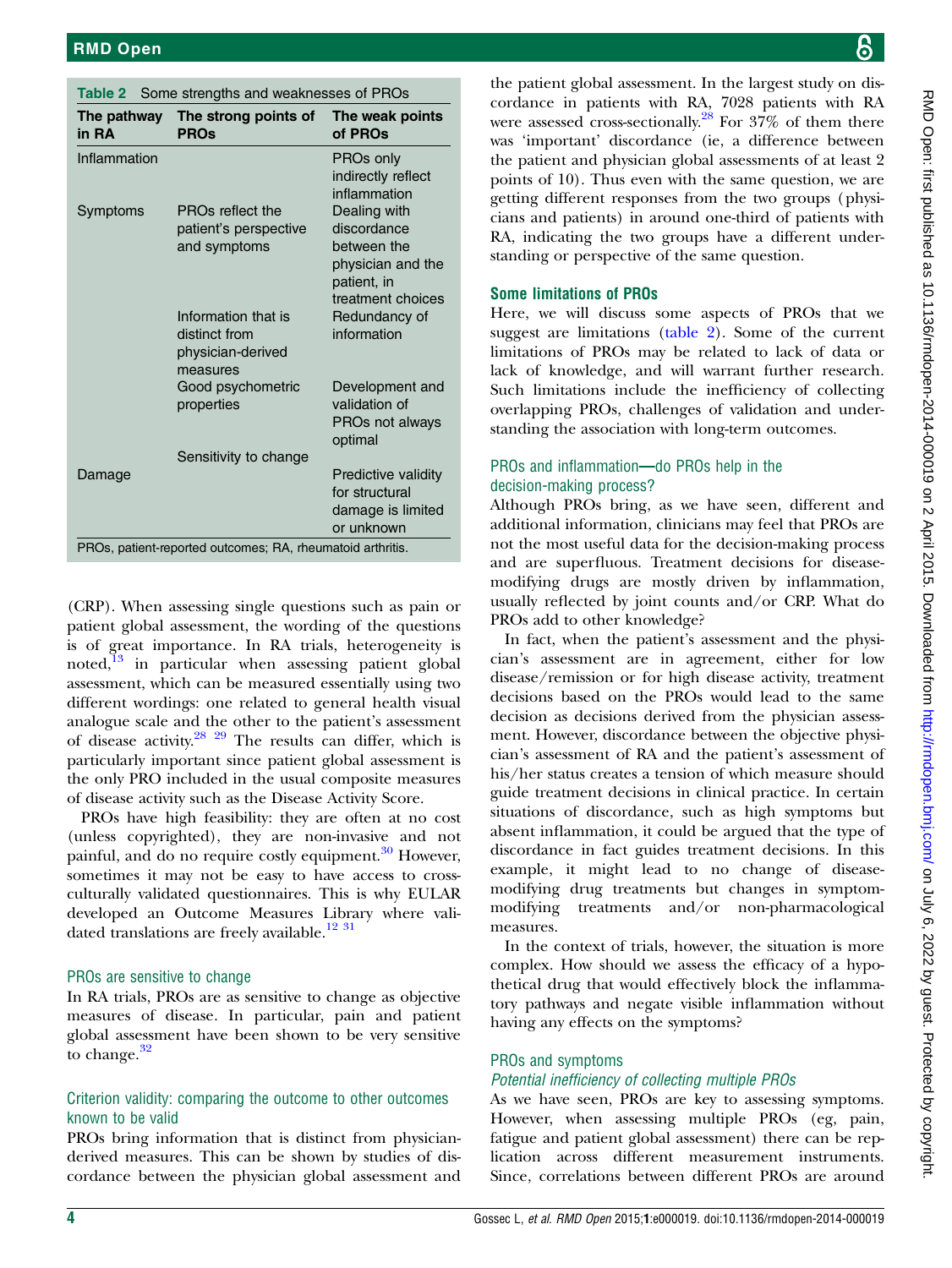$0.6$ ,  $33$  it may not be always necessary to assess all these PROs. Computer-assisted technology, such as is applied in the American PROMIS system, allows patients to assess several domains of health but through the com-pletion of fewer questions.<sup>[34](#page-5-0)</sup> These types of personalised questionnaires may reduce the patient burden but will not solve the problem of redundant information from several PROs.

#### How to deal with some symptoms, such as fatigue

The case of fatigue in RA is of particular interest. Fatigue has been consistently shown to be important for patients with RA. $20-23$  $20-23$  Fatigue is described as intrusive and overwhelming in RA, and has consequences on all aspects of quality of life. $35$  Indeed, because of its importance for patients, fatigue data should be collected in trials (and probably in clinical practice too). $17 \frac{18}{18}$ 

However, questions arise when interpreting fatigue and in particular when making treatment decisions based on fatigue. Its link with disease activity is, at best, incomplete: the best models to explain fatigue in RA include disease activity (functional capacity and pain may explain 50% of fatigue), but also psychological distress (for around 30%) as well as other factors, for example, poor sleep, beliefs, coping and behaviours.<sup>[36](#page-5-0)</sup> Thus, aspects of life probably unrelated to RA play a role in the genesis of fatigue in RA. Furthermore, the efficacy of usual treatments of RA, including biologics, on fatigue is only moderate. A meta-analysis indicated the effect size of biologics on RA fatigue was around 0.40, which is a moderate effect size and would correspond to a decrease of 1.5–2 points (on a  $0$ –10 scale).<sup>[37](#page-5-0)</sup> This raises questions regarding the interpretation of fatigue levels in trials. Clearly, further research is needed regarding fatigue.

#### Are PROs rigorously developed and validated?

PROs, like other outcomes measures, should be rigorously developed and validated.<sup>9</sup> <sup>38</sup> However, many PROs published in rheumatology, have not been developed and/or validated according to these rules. $12$  In particular, although best practice principles for PRO development recognise the importance of involving patients as research partners when developing PROs, this is the case for very few of the RA PROs; some PROs with extensive patient involvement include the Bristol RA Fatigue Multi-Dimensional Questionnaire and Numerical Rating Scale (BRAF-MDQ, BRAF-NRS), the RA Impact of Disease score or the RA Patient Priorities for Pharmacological Interventions outcome[.9 23 26 33 39 40](#page-5-0)

#### PROs and damage—are PROs predictive of long-term outcomes?

It is accepted that PROs are useful in measuring symptoms, but are they also useful in assessing long-term outcomes? Joint counts have been demonstrated to be predictive of long-term joint prognosis. As regards PROs, only the Health Assessment Questionnaire (HAQ) is known to be predictive of disability, mortality, health resource use and costs. $30$  However, the HAQ may not in fact bring additional predictive data, but rather redundant predictive data, compared to joint counts. It is noteworthy that when the ACR/EULAR) criteria to define remission in RA were developed, one PRO was included in the definition (patient global assessment); the other components being joints counts and acute phase reactants.<sup>[41](#page-5-0)</sup> As these criteria were developed based on predictive capacities for later joint destruction, it appears that patient global assessment may have an independent predictive capacity (on top of joint counts and acute phase reactants) to predict radiographic  $d$ amage. $^{41}$ 

Overall, however, there is very limited knowledge of the predictive validity of other PROs. This needs to be further assessed.

#### SUMMARY

The field of PROs in RA is of great interest, and is clearly relevant in these days of patient-centred care. In RA trials, PROs are important because they reflect the patient's perspective, and they bring additional and different information (given discordance of assessment between physicians and patients is around 30%). Pain, function, patient global assessment and quality of life are the domains most frequently assessed in trials; however, they may not render a complete picture of the lives of patients with RA. Other aspects of importance for patients, such as sleep, psychological well-being or ability to cope, are rarely assessed. Using patient-reported composite scores such as the EULAR-developed RA Impact of Disease Score might be of use in RA trials.<sup>33</sup>

The information brought by PROs is relevant for patients, but also to healthcare providers and payers though sets of PROs to collect are different when based on these different viewpoints.

PROs have good psychometric properties and bring important information. However, more data are needed on the predictive capacities of PROs. It will also be helpful to obtain more information on how to deal with discordance with physician-reported outcomes in treatment decisions. Furthermore, the links between some PROs and the physiopathology of RA and its treatments appear tenuous or at least incomplete. This poses problems in terms of assessment of treatment efficacy.

PROs are clearly an important part of trials. Looking forward, it will be important to determine if the balance of what is measured is correct, taking into account the different stakeholders' perspectives. As the next years see research advancing in PROs, we will certainly learn more about these aspects, thus helping us to give better care to our patients with RA.

#### Author affiliations

1 Sorbonne Universités, UPMC Univ Paris 06, Institut Pierre Louis d'Epidémiologie et de Santé Publique, GRC-UPMC 08 (EEMOIS), Paris, France <sup>2</sup>Department of Rheumatology, AP-HP, Pitié Salpêtrière Hospital, Paris, France